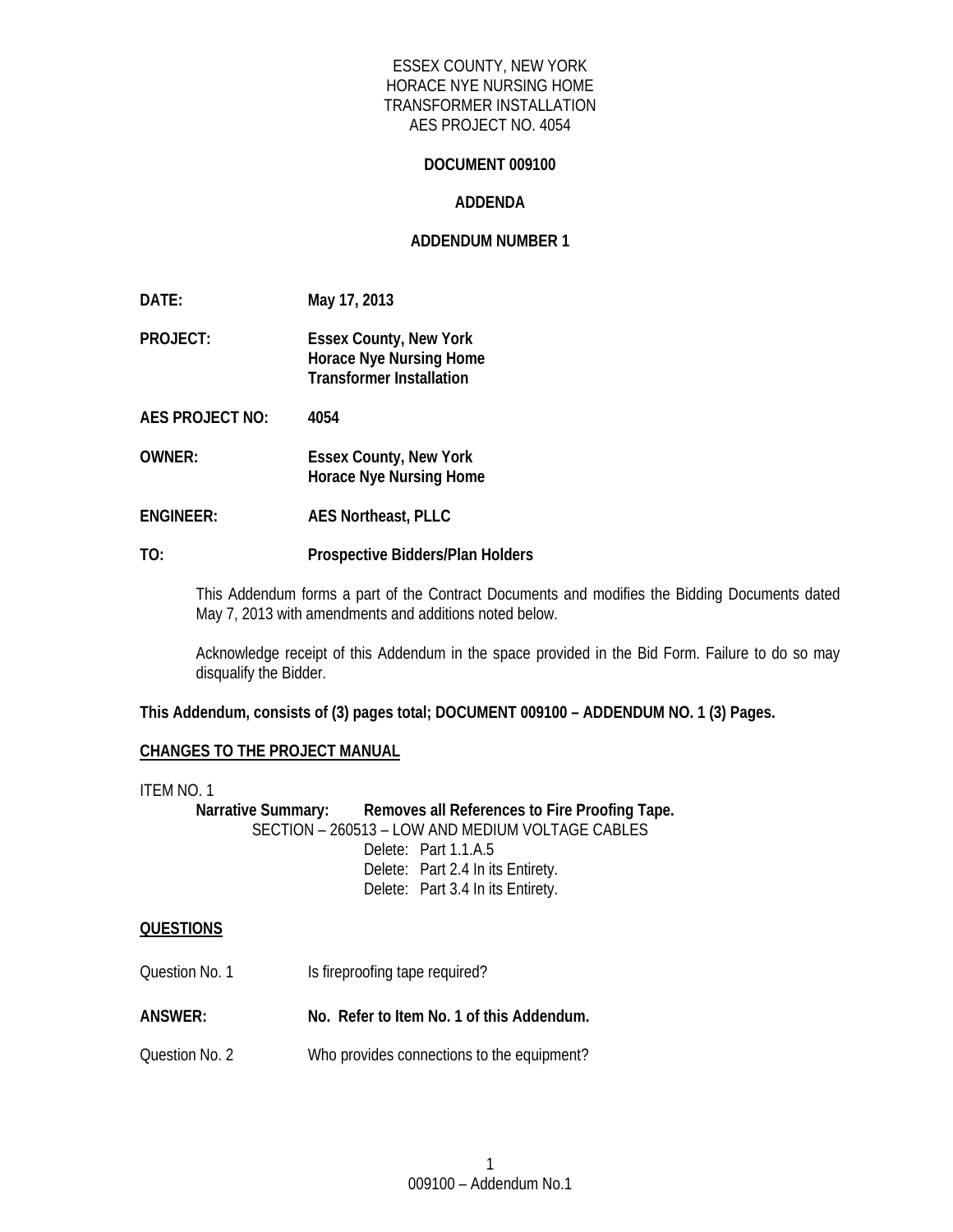## ESSEX COUNTY, NEW YORK HORACE NYE NURSING HOME TRANSFORMER INSTALLATION AES PROJECT NO. 4054

- **ANSWER:** The contractor shall provide final connections to both the primary switchgear, medium voltage transformer (HV & LV sides) and interior disconnect switch.
- Question No. 3 Is high potential (hi-pot) testing required on medium voltage cable installed?
- **ANSWER:** Yes. DC hi-pot acceptance testing shall be performed prior to final connections in accordance with the cable manufactures written instructions and IEEE Standard 400 Article 5 Direct Voltage Testing Acceptable procedures. All testing shall be performed with the cable disconnected from the equipment.
- Question No. 4 Are photos available for the interior of the primary switchgear Unit 1 & 2 Section?

**ANSWER: YES. See below.**